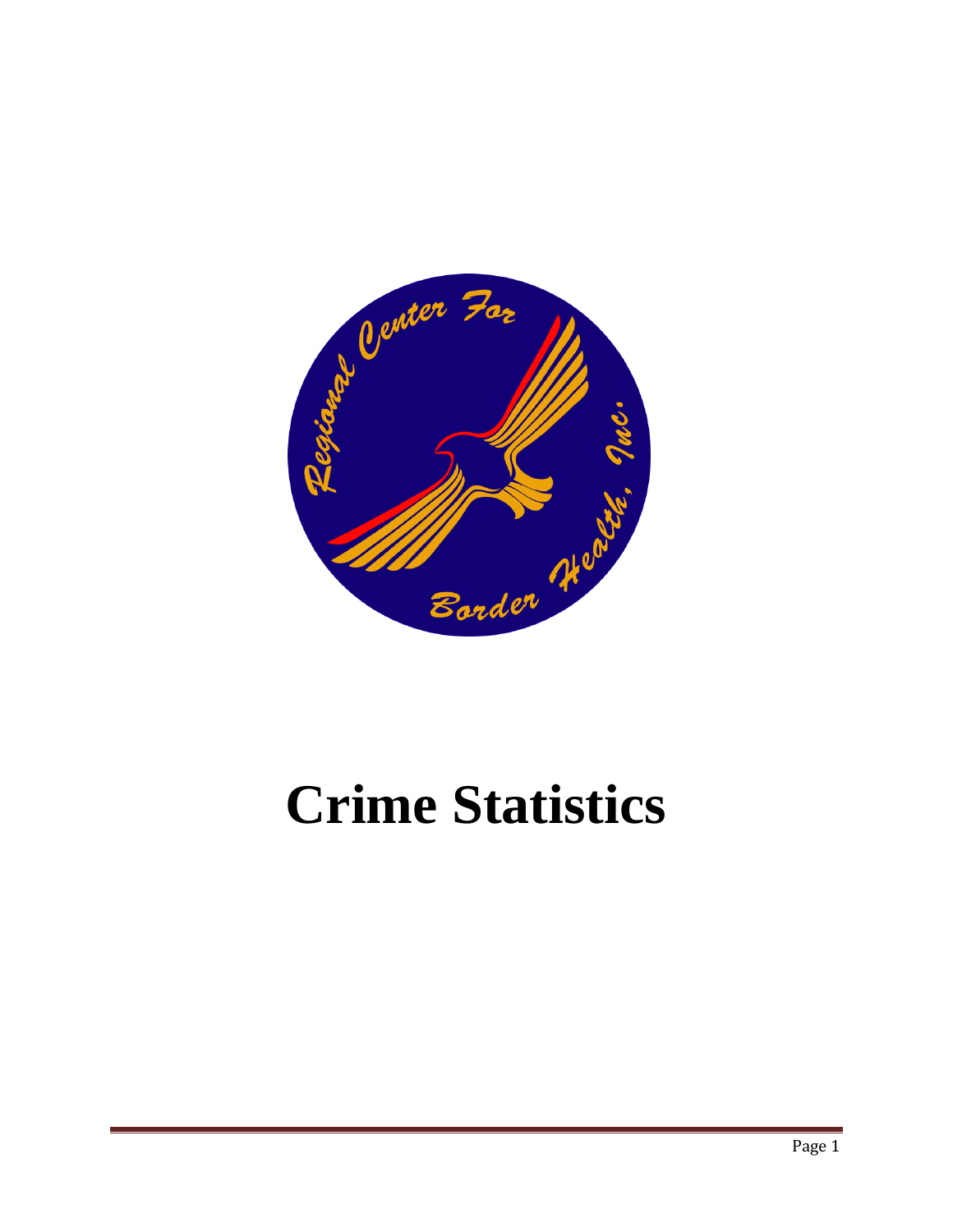## **Regional Center for Border Health, Inc. College of Health Careers**

| <b>Reported Offenses</b>           | Year | <b>On Campus</b> | <b>Non-Campus</b> | <b>Public Property</b> |  |  |  |  |
|------------------------------------|------|------------------|-------------------|------------------------|--|--|--|--|
|                                    |      |                  | <b>Building</b>   |                        |  |  |  |  |
|                                    |      |                  | <b>Property</b>   |                        |  |  |  |  |
| <b>Criminal Homicide</b>           |      |                  |                   |                        |  |  |  |  |
| Murder / Non-negligent             | 2012 | $\boldsymbol{0}$ | $\boldsymbol{0}$  | $\boldsymbol{0}$       |  |  |  |  |
|                                    | 2013 | $\boldsymbol{0}$ | $\boldsymbol{0}$  | $\boldsymbol{0}$       |  |  |  |  |
| Manslaughter                       | 2014 | $\mathbf{0}$     | $\mathbf{0}$      | $\boldsymbol{0}$       |  |  |  |  |
|                                    | 2015 | $\boldsymbol{0}$ | $\overline{0}$    | $\boldsymbol{0}$       |  |  |  |  |
|                                    | 2016 | $\boldsymbol{0}$ | $\mathbf{0}$      | $\boldsymbol{0}$       |  |  |  |  |
|                                    | 2017 | $\boldsymbol{0}$ | $\boldsymbol{0}$  | $\boldsymbol{0}$       |  |  |  |  |
|                                    | 2018 | $\boldsymbol{0}$ | $\boldsymbol{0}$  | $\boldsymbol{0}$       |  |  |  |  |
|                                    | 2012 | $\boldsymbol{0}$ | $\boldsymbol{0}$  | $\boldsymbol{0}$       |  |  |  |  |
| Negligent Manslaughter             | 2013 | $\boldsymbol{0}$ | $\boldsymbol{0}$  | $\boldsymbol{0}$       |  |  |  |  |
|                                    | 2014 | $\mathbf{0}$     | $\overline{0}$    | $\boldsymbol{0}$       |  |  |  |  |
|                                    | 2015 | $\mathbf{0}$     | $\boldsymbol{0}$  | $\boldsymbol{0}$       |  |  |  |  |
|                                    | 2016 | $\boldsymbol{0}$ | $\boldsymbol{0}$  | $\boldsymbol{0}$       |  |  |  |  |
|                                    | 2017 | $\boldsymbol{0}$ | $\boldsymbol{0}$  | $\boldsymbol{0}$       |  |  |  |  |
|                                    | 2018 | $\boldsymbol{0}$ | $\boldsymbol{0}$  | $\boldsymbol{0}$       |  |  |  |  |
| <b>Sex Offenses</b>                |      |                  |                   |                        |  |  |  |  |
| Forcible Sex Offenses              | 2012 | $\boldsymbol{0}$ | $\boldsymbol{0}$  | $\boldsymbol{0}$       |  |  |  |  |
|                                    | 2013 | $\boldsymbol{0}$ | $\boldsymbol{0}$  | $\boldsymbol{0}$       |  |  |  |  |
|                                    | 2014 | $\boldsymbol{0}$ | $\boldsymbol{0}$  | $\boldsymbol{0}$       |  |  |  |  |
|                                    | 2014 | $\boldsymbol{0}$ | $\boldsymbol{0}$  | $\boldsymbol{0}$       |  |  |  |  |
|                                    | 2016 | $\boldsymbol{0}$ | $\boldsymbol{0}$  | $\boldsymbol{0}$       |  |  |  |  |
|                                    | 2017 | $\boldsymbol{0}$ | $\boldsymbol{0}$  | $\boldsymbol{0}$       |  |  |  |  |
|                                    | 2018 | $\boldsymbol{0}$ | $\boldsymbol{0}$  | $\boldsymbol{0}$       |  |  |  |  |
|                                    |      |                  |                   |                        |  |  |  |  |
| Non-forcible Sex                   | 2012 | $\boldsymbol{0}$ | $\boldsymbol{0}$  | $\boldsymbol{0}$       |  |  |  |  |
| Offenses                           | 2013 | $\boldsymbol{0}$ | $\boldsymbol{0}$  | $\boldsymbol{0}$       |  |  |  |  |
|                                    | 2014 | $\boldsymbol{0}$ | $\boldsymbol{0}$  | $\boldsymbol{0}$       |  |  |  |  |
|                                    | 2015 | $\boldsymbol{0}$ | $\boldsymbol{0}$  | $\boldsymbol{0}$       |  |  |  |  |
|                                    | 2016 | $\boldsymbol{0}$ | $\boldsymbol{0}$  | $\boldsymbol{0}$       |  |  |  |  |
|                                    | 2017 | $\boldsymbol{0}$ | $\boldsymbol{0}$  | $\boldsymbol{0}$       |  |  |  |  |
|                                    | 2018 | $\mathbf{0}$     | $\boldsymbol{0}$  | $\boldsymbol{0}$       |  |  |  |  |
| $\boldsymbol{0}$<br><b>Robbery</b> |      |                  |                   |                        |  |  |  |  |
|                                    | 2012 | $\boldsymbol{0}$ | $\Omega$          | $\boldsymbol{0}$       |  |  |  |  |
|                                    | 2013 | $\boldsymbol{0}$ | $\boldsymbol{0}$  | $\boldsymbol{0}$       |  |  |  |  |
|                                    | 2014 | $\boldsymbol{0}$ | $\boldsymbol{0}$  | $\boldsymbol{0}$       |  |  |  |  |
|                                    | 2015 | $\boldsymbol{0}$ | 0                 | $\boldsymbol{0}$       |  |  |  |  |
|                                    | 2016 | $\boldsymbol{0}$ | $\boldsymbol{0}$  | $\boldsymbol{0}$       |  |  |  |  |
|                                    | 2017 | $\boldsymbol{0}$ | $\boldsymbol{0}$  | $\boldsymbol{0}$       |  |  |  |  |
|                                    | 2018 | $\boldsymbol{0}$ | $\boldsymbol{0}$  | $\boldsymbol{0}$       |  |  |  |  |
| <b>Aggravated Assault</b>          |      |                  |                   |                        |  |  |  |  |
|                                    | 2012 | $\boldsymbol{0}$ | $\boldsymbol{0}$  | $\boldsymbol{0}$       |  |  |  |  |
|                                    | 2013 | $\boldsymbol{0}$ | $\boldsymbol{0}$  | $\boldsymbol{0}$       |  |  |  |  |
|                                    | 2014 | $\boldsymbol{0}$ | $\boldsymbol{0}$  | $\boldsymbol{0}$       |  |  |  |  |
|                                    | 2015 | $\boldsymbol{0}$ | $\boldsymbol{0}$  | $\boldsymbol{0}$       |  |  |  |  |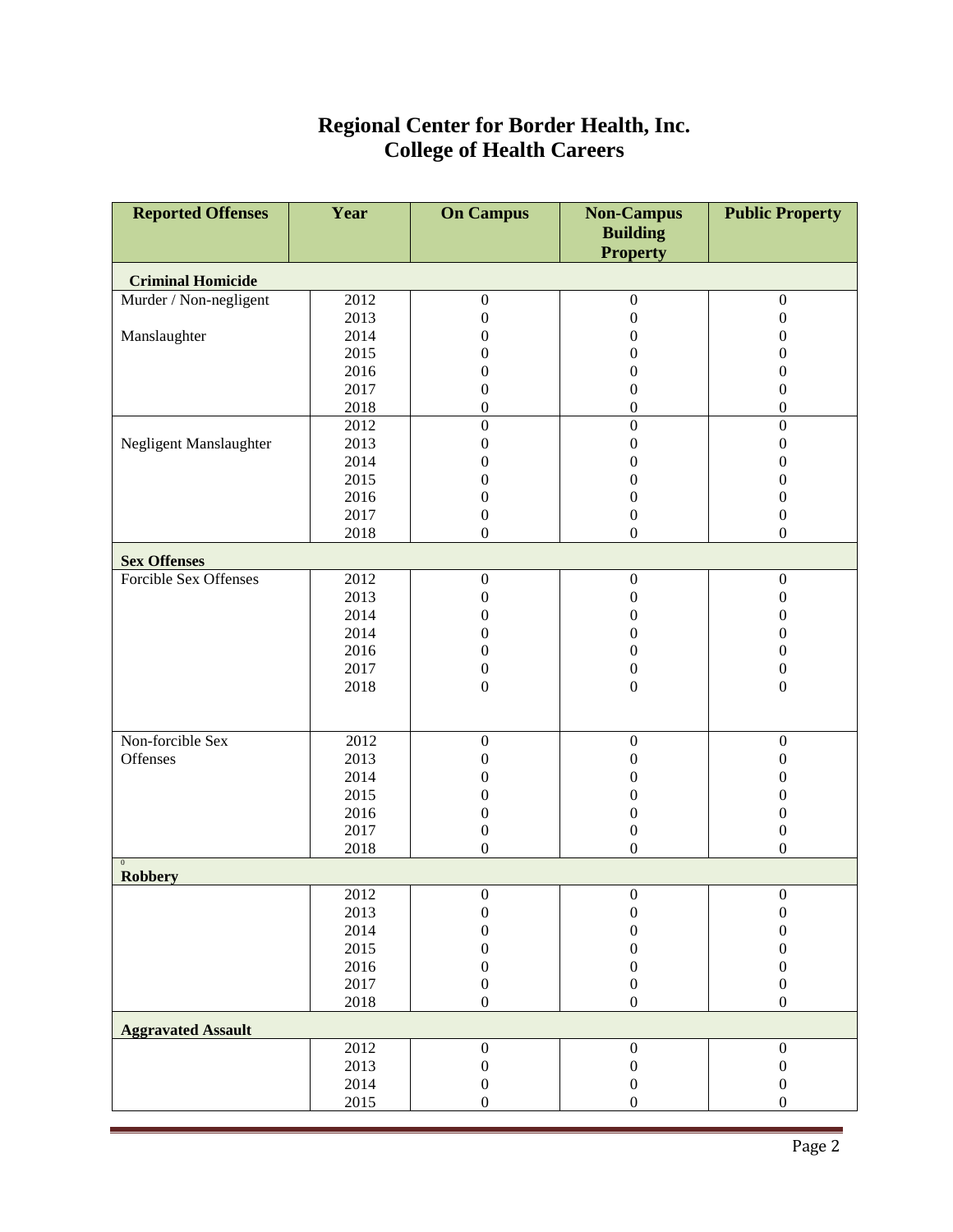|                                          | 2016         | $\boldsymbol{0}$                     | $\boldsymbol{0}$                     | $\boldsymbol{0}$                     |  |  |  |
|------------------------------------------|--------------|--------------------------------------|--------------------------------------|--------------------------------------|--|--|--|
|                                          | 2017         | $\boldsymbol{0}$                     | $\boldsymbol{0}$                     | $\boldsymbol{0}$                     |  |  |  |
|                                          | 2018         | $\boldsymbol{0}$                     | $\boldsymbol{0}$                     | $\boldsymbol{0}$                     |  |  |  |
| <b>Burglary</b>                          |              |                                      |                                      |                                      |  |  |  |
|                                          | 2012         | $\boldsymbol{0}$                     | $\boldsymbol{0}$                     | $\boldsymbol{0}$                     |  |  |  |
|                                          | 2013         | $\boldsymbol{0}$                     | $\boldsymbol{0}$                     | $\boldsymbol{0}$                     |  |  |  |
|                                          | 2014         | $\boldsymbol{0}$                     | $\boldsymbol{0}$                     | $\boldsymbol{0}$                     |  |  |  |
|                                          | 2015         | $\boldsymbol{0}$                     | $\boldsymbol{0}$                     | $\boldsymbol{0}$                     |  |  |  |
|                                          | 2016         | $\boldsymbol{0}$                     | $\boldsymbol{0}$                     | $\boldsymbol{0}$                     |  |  |  |
|                                          | 2017         | $\boldsymbol{0}$                     | $\boldsymbol{0}$                     | $\boldsymbol{0}$                     |  |  |  |
|                                          | 2018         | $\mathbf{0}$                         | $\boldsymbol{0}$                     | $\mathbf{0}$                         |  |  |  |
| <b>Motor Vehicle Theft</b>               |              |                                      |                                      |                                      |  |  |  |
|                                          | 2012         | $\boldsymbol{0}$                     | $\boldsymbol{0}$                     | $\boldsymbol{0}$                     |  |  |  |
|                                          | 2013         | $\boldsymbol{0}$                     | $\boldsymbol{0}$                     | $\boldsymbol{0}$                     |  |  |  |
|                                          | 2014         | $\theta$                             | $\overline{0}$                       | $\overline{0}$                       |  |  |  |
|                                          | 2015         | $\theta$                             | $\overline{0}$                       | $\boldsymbol{0}$                     |  |  |  |
|                                          | 2016         | $\boldsymbol{0}$                     | 0                                    | $\boldsymbol{0}$                     |  |  |  |
|                                          | 2017         | $\boldsymbol{0}$                     | $\boldsymbol{0}$                     | $\boldsymbol{0}$                     |  |  |  |
|                                          | 2018         | $\boldsymbol{0}$                     | $\boldsymbol{0}$                     | $\boldsymbol{0}$                     |  |  |  |
| <b>Arson</b>                             |              |                                      |                                      |                                      |  |  |  |
|                                          | 2012         | $\boldsymbol{0}$                     | $\boldsymbol{0}$                     | $\boldsymbol{0}$                     |  |  |  |
|                                          | 2013         | $\boldsymbol{0}$                     | $\boldsymbol{0}$                     | $\boldsymbol{0}$                     |  |  |  |
|                                          | 2014         | $\boldsymbol{0}$                     | $\boldsymbol{0}$                     | $\boldsymbol{0}$                     |  |  |  |
|                                          | 2015         | $\boldsymbol{0}$                     | $\boldsymbol{0}$                     | $\boldsymbol{0}$                     |  |  |  |
|                                          | 2016         | $\boldsymbol{0}$                     | $\boldsymbol{0}$                     | $\boldsymbol{0}$                     |  |  |  |
|                                          | 2017         | $\boldsymbol{0}$                     | $\boldsymbol{0}$                     | $\boldsymbol{0}$                     |  |  |  |
|                                          | 2018         | $\mathbf{0}$                         | $\boldsymbol{0}$                     | $\boldsymbol{0}$                     |  |  |  |
| <b>Arrests</b>                           |              |                                      |                                      |                                      |  |  |  |
| Liquor Law Violations                    | 2012         | $\boldsymbol{0}$                     | $\boldsymbol{0}$                     | $\boldsymbol{0}$                     |  |  |  |
|                                          | 2013         | $\boldsymbol{0}$                     | $\boldsymbol{0}$                     | $\boldsymbol{0}$                     |  |  |  |
|                                          | 2014         | 0                                    | $\overline{0}$                       | 0                                    |  |  |  |
| Liquor Law Violations                    | 2015         | $\theta$                             | 0                                    | 0                                    |  |  |  |
| (con't)                                  | 2016         | 0                                    | $\overline{0}$                       | 0                                    |  |  |  |
|                                          | 2017         | $\boldsymbol{0}$                     | $\boldsymbol{0}$                     | $\boldsymbol{0}$                     |  |  |  |
|                                          | 2018         | $\boldsymbol{0}$                     | $\boldsymbol{0}$                     | 0                                    |  |  |  |
|                                          | 2012         | $\boldsymbol{0}$                     | $\boldsymbol{0}$                     | $\boldsymbol{0}$                     |  |  |  |
| Drug Law Violations                      | 2013         | $\boldsymbol{0}$<br>$\boldsymbol{0}$ | $\boldsymbol{0}$<br>$\boldsymbol{0}$ | $\boldsymbol{0}$<br>$\boldsymbol{0}$ |  |  |  |
|                                          | 2014<br>2015 | $\boldsymbol{0}$                     | $\boldsymbol{0}$                     | 0                                    |  |  |  |
|                                          | 2016         | $\boldsymbol{0}$                     | $\boldsymbol{0}$                     | 0                                    |  |  |  |
|                                          | 2017         | $\boldsymbol{0}$                     | $\boldsymbol{0}$                     | $\boldsymbol{0}$                     |  |  |  |
|                                          | 2018         | $\boldsymbol{0}$                     | $\boldsymbol{0}$                     | $\boldsymbol{0}$                     |  |  |  |
|                                          | 2012         | $\boldsymbol{0}$                     | $\boldsymbol{0}$                     | $\overline{0}$                       |  |  |  |
| <b>Illegal Weapons Possession</b>        | 2013         | $\boldsymbol{0}$                     | $\boldsymbol{0}$                     | $\boldsymbol{0}$                     |  |  |  |
|                                          | 2014         | $\boldsymbol{0}$                     | 0                                    | $\boldsymbol{0}$                     |  |  |  |
|                                          | 2015         | $\theta$                             | 0                                    | $\boldsymbol{0}$                     |  |  |  |
|                                          | 2016         | $\theta$                             | 0                                    | $\boldsymbol{0}$                     |  |  |  |
|                                          | 2017         | $\boldsymbol{0}$                     | $\boldsymbol{0}$                     | $\boldsymbol{0}$                     |  |  |  |
|                                          | 2018         | $\boldsymbol{0}$                     | $\boldsymbol{0}$                     | $\boldsymbol{0}$                     |  |  |  |
| <b>Referrals for Disciplinary Action</b> |              |                                      |                                      |                                      |  |  |  |
|                                          | 2012         | $\boldsymbol{0}$                     | $\boldsymbol{0}$                     | $\boldsymbol{0}$                     |  |  |  |
| Liquor Law Violations                    | 2013         | $\boldsymbol{0}$                     | $\boldsymbol{0}$                     | $\boldsymbol{0}$                     |  |  |  |
|                                          | 2014         | $\boldsymbol{0}$                     | $\boldsymbol{0}$                     | $\boldsymbol{0}$                     |  |  |  |
|                                          |              |                                      |                                      |                                      |  |  |  |